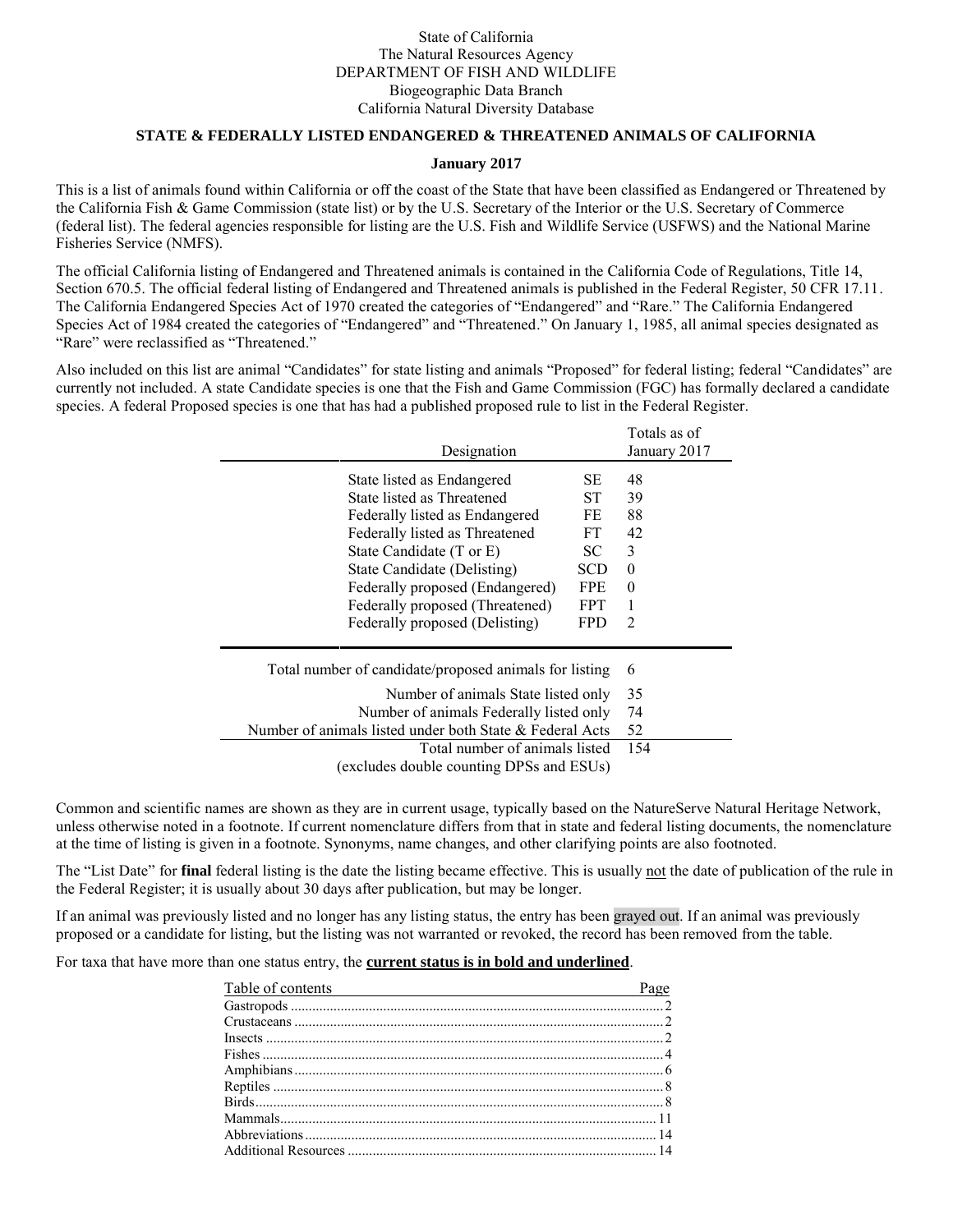<span id="page-1-1"></span><span id="page-1-0"></span>

|                                                                       |                               | <b>State Listing</b>        | <b>Federal Listing</b> |                                 |
|-----------------------------------------------------------------------|-------------------------------|-----------------------------|------------------------|---------------------------------|
| <b>GASTROPODS</b>                                                     |                               |                             |                        |                                 |
| Trinity bristle snail<br>Monadenia infumata setosa <sup>1</sup>       | <b>ST</b>                     | $10 - 02 - 80$              |                        |                                 |
| Morro shoulderband (=banded dune) snail<br>Helminthoglypta walkeriana |                               |                             | FE <sup>2</sup>        | $1 - 17 - 95$                   |
| White abalone<br>Haliotis sorenseni                                   |                               |                             | FE <sup>3</sup><br>FE  | $11 - 16 - 05$<br>$6 - 28 - 01$ |
| <b>Black</b> abalone<br>Haliotis cracherodii                          |                               |                             | FE <sup>4</sup><br>FE  | $4 - 13 - 11$<br>$2 - 13 - 09$  |
| <b>CRUSTACEANS</b>                                                    |                               |                             |                        |                                 |
| Riverside fairy shrimp<br>Streptocephalus woottoni                    |                               |                             | FE                     | 8-03-93                         |
| Conservancy fairy shrimp<br>Branchinecta conservatio                  |                               |                             | FE                     | 9-19-94                         |
| Longhorn fairy shrimp<br>Branchinecta longiantenna                    |                               |                             | FE                     | 9-19-94                         |
| Vernal pool fairy shrimp<br>Branchinecta lynchi                       |                               |                             | <b>FT</b>              | 9-19-94                         |
| San Diego fairy shrimp<br>Branchinecta sandiegonensis                 |                               |                             | FE                     | $2 - 03 - 97$                   |
| Vernal pool tadpole shrimp<br>Lepidurus packardi                      |                               |                             | <b>FE</b>              | 9-19-94                         |
| Shasta crayfish<br>Pacifastacus fortis                                | $\frac{\text{SE}}{\text{ST}}$ | $2 - 26 - 88$<br>$10-02-80$ | FE                     | $9 - 30 - 88$                   |
| California freshwater shrimp<br>Syncaris pacifica                     | <b>SE</b>                     | $10-02-80$                  | FE                     | $10-31-88$                      |
| <b>INSECTS</b>                                                        |                               |                             |                        |                                 |
| Zayante band-winged grasshopper<br>Trimerotropis infantilis           |                               |                             | FE                     | 2-24-97                         |
| Mount Hermon June beetle<br>Polyphylla barbata                        |                               |                             | FE                     | 2-24-97                         |
| Casey's June beetle<br>Dinacoma caseyi                                |                               |                             | FE                     | $10-24-11$                      |
| Delta green ground beetle<br>Elaphrus viridis                         |                               |                             | <b>FT</b>              | $9 - 15 - 80$                   |

<span id="page-1-2"></span><sup>&</sup>lt;sup>1</sup> Listed by the State of California as *Monadenia setosa*.<br>
<sup>2</sup> The 2006 five year review should be consulted to better understand the status of this species.<br>
<sup>3</sup> Listed by NMFS in 2001 and by USFWS in 2005.<br>
<sup>4</sup> Liste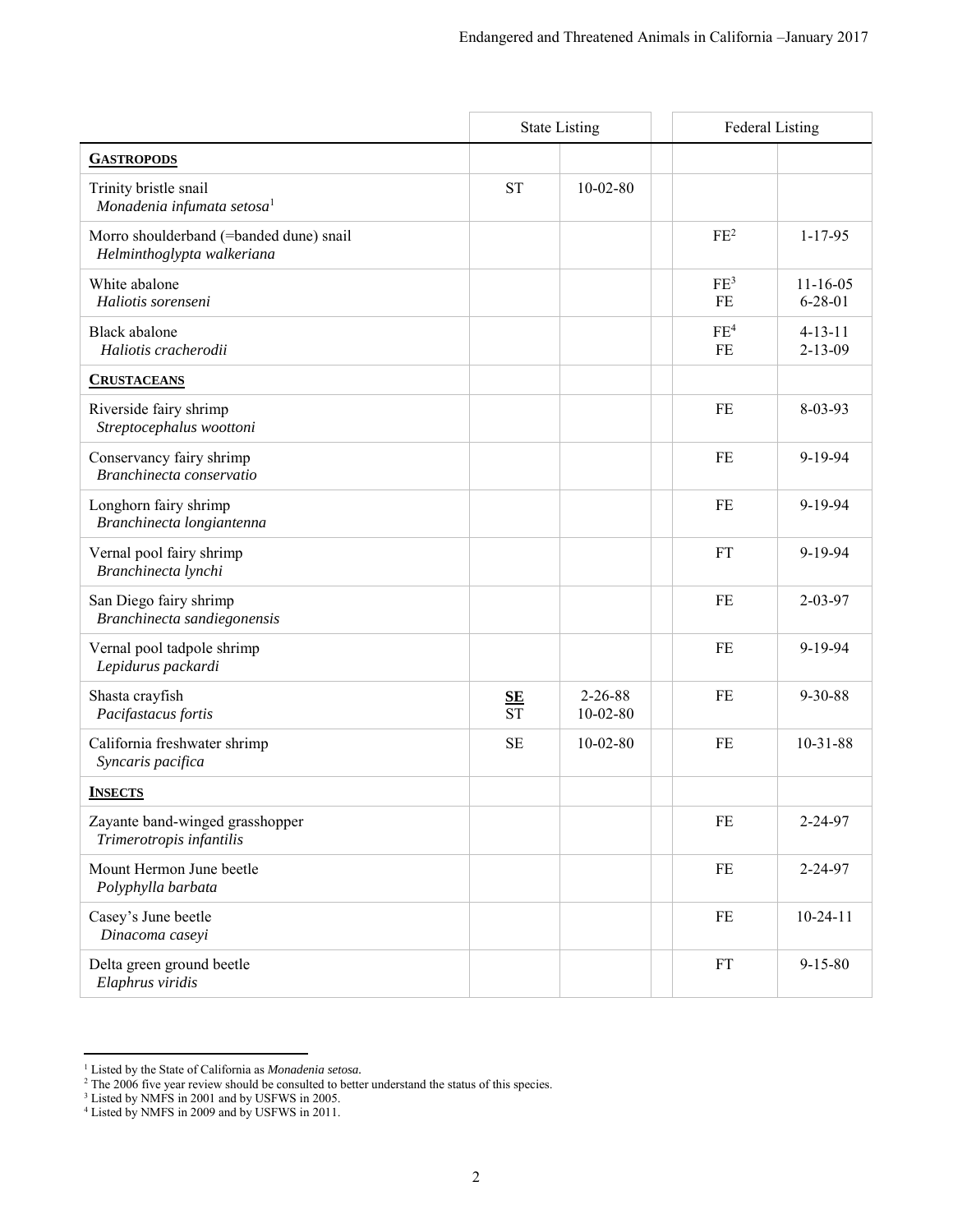|                                                                           | <b>State Listing</b> | <b>Federal Listing</b> |               |
|---------------------------------------------------------------------------|----------------------|------------------------|---------------|
| Valley elderberry longhorn beetle<br>Desmocerus californicus dimorphus    |                      | FT                     | $9 - 15 - 80$ |
| Ohlone tiger beetle<br>Cicindela ohlone                                   |                      | FE                     | $10-03-01$    |
| Kern primrose sphinx moth<br>Euproserpinus euterpe                        |                      | FT                     | $5 - 09 - 80$ |
| Mission blue butterfly<br>Plebejus icarioides missionensis <sup>5</sup>   |                      | FE                     | $6 - 08 - 76$ |
| Lotis blue butterfly<br>Plebejus anna lotis <sup>6</sup>                  |                      | FE                     | $6 - 08 - 76$ |
| Palos Verdes blue butterfly<br>Glaucopsyche lygdamus palosverdesensis     |                      | FE                     | $8 - 01 - 80$ |
| El Segundo blue butterfly<br>Euphilotes battoides allyni                  |                      | FE                     | $6 - 08 - 76$ |
| Smith's blue butterfly<br>Euphilotes enoptes smithi <sup>7</sup>          |                      | FE                     | $6 - 08 - 76$ |
| San Bruno elfin butterfly<br>Callophrys mossii bayensis <sup>8</sup>      |                      | FE                     | $6 - 08 - 76$ |
| Lange's metalmark butterfly<br>Apodemia mormo langei                      |                      | FE                     | $6 - 08 - 76$ |
| Bay checkerspot butterfly<br>Euphydryas editha bayensis                   |                      | FT                     | 10-19-87      |
| Quino checkerspot butterfly<br>Euphydryas editha quino $(=E. e. wrighti)$ |                      | FE                     | $1 - 16 - 97$ |
| Carson wandering skipper<br>Pseudocopaeodes eunus obscurus                |                      | FE                     | $8 - 07 - 02$ |
| Laguna Mountains skipper<br>Pyrgus ruralis lagunae                        |                      | FE                     | $1 - 16 - 97$ |
| Callippe silverspot butterfly<br>Speyeria callippe callippe               |                      | FE                     | 12-05-97      |
| Behren's silverspot butterfly<br>Speyeria zerene behrensii                |                      | FE                     | 12-05-97      |
| Oregon silverspot butterfly<br>Speyeria zerene hippolyta                  |                      | FT                     | $10-15-80$    |

<sup>&</sup>lt;sup>5</sup> Synonymous with *Icaricia icarioides missionensis.*<br><sup>6</sup> Synonymous with *Plebejus idas lotis and Lycaeides argyrognomon lotis.*<br>7 Synonymous with *Philotes enoptes smithi and Shijimiaeoides enoptes smithi.*<br>8 Synonymou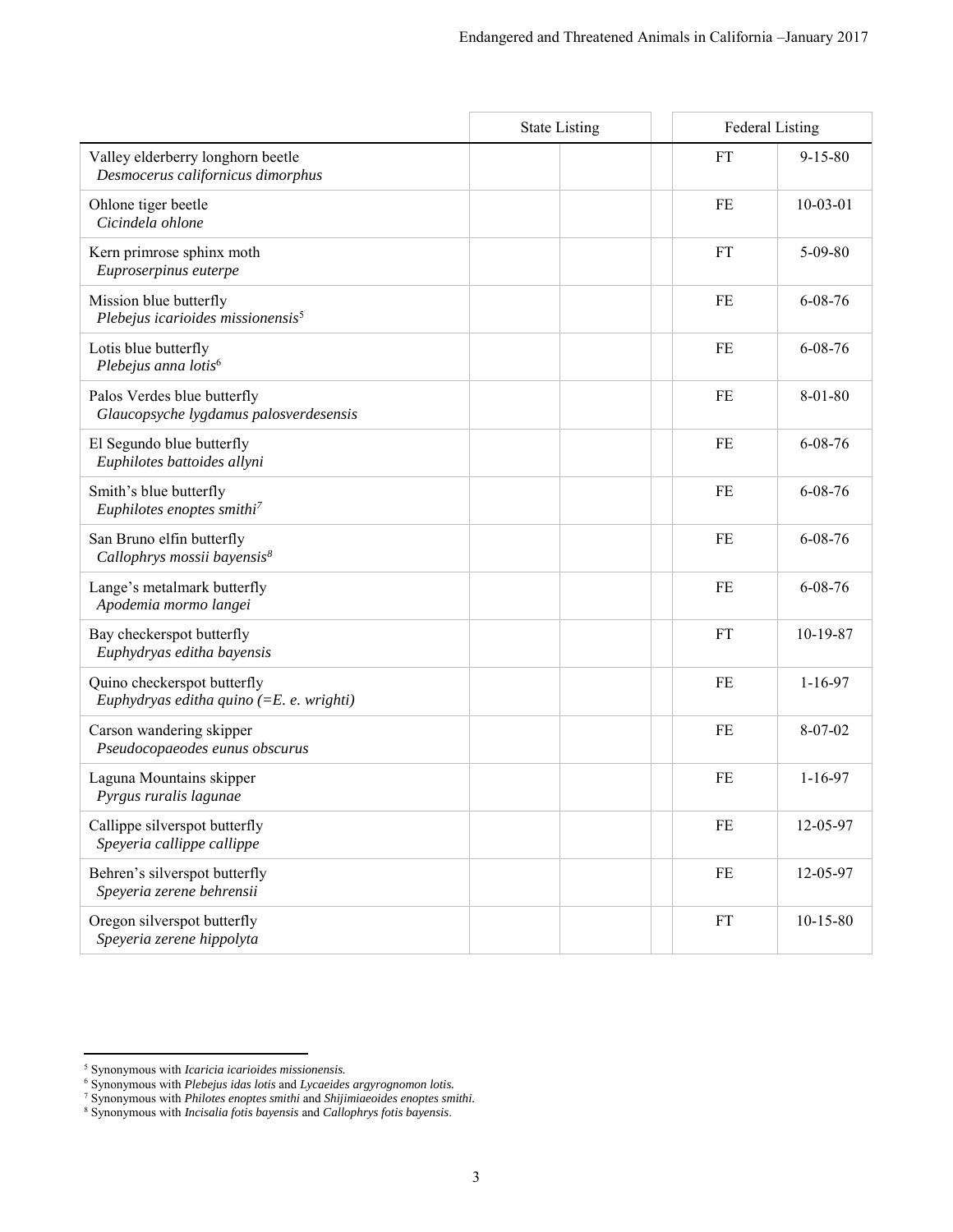<span id="page-3-0"></span>

| Myrtle's silverspot butterfly <sup>9</sup><br>Speyeria zerene myrtleae |                                            |                                 | FE               | $6 - 22 - 92$                |
|------------------------------------------------------------------------|--------------------------------------------|---------------------------------|------------------|------------------------------|
| Delhi Sands flower-loving fly<br>Rhaphiomidas terminatus abdominalis   |                                            |                                 | FE               | $9 - 23 - 93$                |
| <b>FISHES</b>                                                          |                                            |                                 |                  |                              |
| Green sturgeon - southern DPS<br>Acipenser medirostris                 |                                            |                                 | FT <sup>10</sup> | $6 - 06 - 06$                |
| Mohave tui chub<br>Siphateles bicolor mohavensis <sup>11</sup>         | $\rm SE$                                   | $6 - 27 - 71$                   | FE               | $10-13-70$                   |
| Owens tui chub<br>Siphateles bicolor snyderi <sup>12</sup>             | $\rm SE$                                   | $1 - 10 - 74$                   | FE               | $9 - 04 - 85$                |
| Thicktail chub (Extinct)<br>Gila crassicauda                           | <b>Delisted</b><br><b>SE</b>               | $10 - 02 - 80$<br>$1 - 10 - 74$ |                  |                              |
| Bonytail <sup>13</sup><br>Gila elegans                                 | SE<br>$\overline{\text{ST}}$               | $1 - 10 - 74$<br>$6 - 27 - 71$  | FE               | $5 - 23 - 80$                |
| Clear Lake hitch<br>Lavinia exilicauda chi                             | <b>ST</b>                                  | $02 - 11 - 15^{14}$             |                  |                              |
| Colorado pikeminnow<br>Ptychocheilus lucius                            | <b>SE</b>                                  | $6 - 27 - 71$                   | <b>FE</b>        | $3 - 11 - 67$                |
| Modoc sucker<br>Catostomus microps                                     | $\frac{\text{SE}}{\text{ST}}$              | $10 - 02 - 80$<br>$1 - 10 - 74$ | Delisted<br>FE   | $1-07-2016$<br>$7 - 11 - 85$ |
| Santa Ana sucker<br>Catostomus santaanae                               |                                            |                                 | FT <sup>15</sup> | $5 - 12 - 00$                |
| Shortnose sucker<br>Chasmistes brevirostris                            | $\frac{\text{SE}}{\text{ST}}$              | $1 - 10 - 74$<br>$6 - 27 - 71$  | FE               | $8-17-88$                    |
| Lost River sucker<br>Deltistes luxatus                                 | $S_{\mathbf{E}}$<br>$\overline{\text{ST}}$ | $1 - 10 - 74$<br>$6 - 27 - 67$  | FE               | $8 - 17 - 88$                |
| Razorback sucker<br>Xyrauchen texanus                                  | $\frac{\text{SE}}{\text{ST}}$              | $1 - 10 - 74$<br>$6 - 27 - 71$  | FE               | 11-22-91                     |
| Delta smelt<br>Hypomesus transpacificus                                | SE<br>$\overline{\text{ST}}$               | $1 - 20 - 10$<br>12-09-93       | FT <sup>16</sup> | $3 - 05 - 93$                |
| Longfin smelt<br>Spirinchus thaleichthys                               | <b>ST</b>                                  | $4 - 05 - 09$                   |                  |                              |

 9 The USFWS and others have not yet determined if the taxonomic expansion by Emmel and Emmel (1998) into *S. z. myrtleae* and *S. z. puntareyes* is warranted. *Speyereia zerene* along the coast of Marin and Sonoma counties are Federally Endangered under the subspecies concept in the 1992 listing.

<sup>&</sup>lt;sup>10</sup> Includes all spawning populations south of the Eel River.

<sup>11</sup> Listed by the State of California as *Gila bicolor mohavensis.*  <sup>12</sup> Listed by the State of California as: *Gila bicolor snyderi*.

<sup>&</sup>lt;sup>13</sup> Federal common name: bonytail chub.

<sup>&</sup>lt;sup>14</sup> Notice of adoption date listed as 02-11-2016.fishe Effective date of regulation pending.

<sup>&</sup>lt;sup>15</sup> Populations in the Los Angeles, San Gabriel, and Santa Ana River basins.

<sup>&</sup>lt;sup>16</sup> Candidate for uplisting to Endangered by USFWS 5-15-13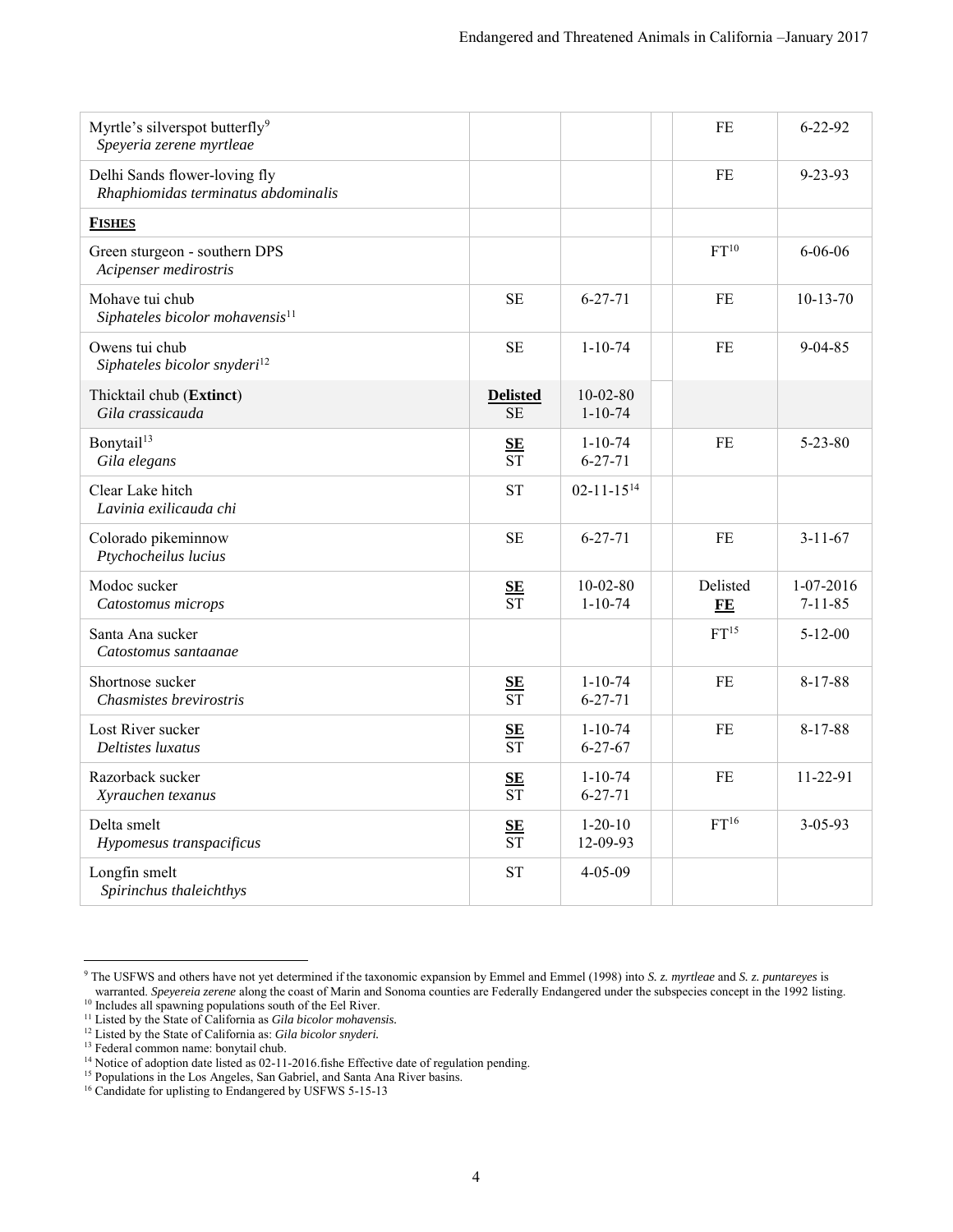| Pacific eulachon - southern DPS<br>Thaleichthys pacificus                                      |                  |               | <b>FT</b><br><b>FT</b>        | $4 - 13 - 11^{17}$<br>$5 - 17 - 10$          |
|------------------------------------------------------------------------------------------------|------------------|---------------|-------------------------------|----------------------------------------------|
| Lahontan cutthroat trout<br>Oncorhynchus clarkii henshawi <sup>18</sup>                        |                  |               | FT<br>F <sub>E</sub>          | $7 - 16 - 75$<br>$10-13-70$                  |
| Paiute cutthroat trout<br>Oncorhynchus clarkii seleniris                                       |                  |               | $\frac{FT}{FE}$               | $7 - 16 - 75$<br>$3 - 11 - 67$ <sup>19</sup> |
| Coho salmon - south of Punta Gorda <sup>20</sup><br>Oncorhynchus kisutch                       | $SE^{21}$        | $3 - 30 - 05$ | $\frac{FE^{22}}{FT}$          | $8-29-05$<br>$11-30-96$                      |
| Coho salmon - Punta Gorda to the N. border of California <sup>23</sup><br>Oncorhynchus kisutch | ST <sup>24</sup> | $3 - 30 - 05$ | FT <sup>25</sup><br><b>FT</b> | $8-29-05$<br>$6 - 05 - 97$                   |
| Steelhead - southern California DPS <sup>26</sup><br>Oncorhynchus mykiss                       |                  |               | $FE^{27}$<br>FE               | $2 - 06 - 06$<br>10-17-97                    |
| Steelhead - south central California coast DPS <sup>28</sup><br>Oncorhynchus mykiss            |                  |               | FT <sup>29</sup><br>FT        | $2 - 06 - 06$<br>10-17-97                    |
| Steelhead - central California coast DPS <sup>30</sup><br>Oncorhynchus mykiss                  |                  |               | FT <sup>31</sup><br><b>FT</b> | $2 - 06 - 06$<br>10-17-97                    |
| Steelhead - California Central Valley DPS <sup>32</sup><br>Oncorhynchus mykiss                 |                  |               | FT <sup>33</sup><br>FT        | $2 - 06 - 06$<br>$5 - 18 - 98$               |
| Steelhead - northern California DPS <sup>34</sup><br>Oncorhynchus mykiss                       |                  |               | FT <sup>35</sup><br>FT        | $2 - 06 - 06$<br>$8-07-00$                   |
| Little Kern golden trout<br>Oncorhynchus mykiss whitei <sup>36</sup>                           |                  |               | FT                            | $5 - 15 - 78$                                |

<sup>&</sup>lt;sup>17</sup> Eulachon was listed as Threatened by the NMFS in 2010 and by the USFWS in 2011.

<sup>&</sup>lt;sup>18</sup> According to the American Fisheries Society Special Publication 29 (2004), "clarkii" has two i's.

<sup>&</sup>lt;sup>19</sup> All species with a list date of 03-11-67 were listed under the Endangered Species Preservation Act of 15 Oct 1966.

<sup>&</sup>lt;sup>20</sup> The Federal listing is for central California coast Coho ESU and includes populations from Punta Gorda south to, and including, the San Lorenzo River as well as populations in tributaries to San Francisco Bay, excluding the Sacramento-San Joaquin River system.

<sup>&</sup>lt;sup>21</sup> The Coho south of San Francisco Bay were state listed in 1995. In Feb 2004 the Fish and Game Commission determined that the Coho from San Francisco to Punta Gorda should also be listed as Endangered. This change was finalized by the Office of Administrative Law on 30 Mar 2005.

<sup>&</sup>lt;sup>22</sup> The NMFS completed a comprehensive status review in 2005 reaffirming the status.

<sup>&</sup>lt;sup>23</sup> The Federal listing is for southern Oregon/northern California coast Coho ESU and includes populations in coastal streams between Cape Blanco, Oregon and Punta Gorda, California.

<sup>&</sup>lt;sup>24</sup> The Fish and Game Commission determined that the Coho from Punta Gorda to the Oregon border should be listed as Threatened on 25 Feb 2004. This determination was finalized by the Office of Administrative Law on 30 Mar 2005.

<sup>&</sup>lt;sup>25</sup> The NMFS completed a comprehensive status review in 2005 reaffirming the status.

<sup>&</sup>lt;sup>26</sup> Coastal basins from the Santa Maria River (inclusive), south to the U.S.-Mexico Border.

 $27$  The NMFS completed a comprehensive status review in 2006 reaffirming the status.

<sup>&</sup>lt;sup>28</sup> Coastal basins from the Pajaro River (inclusive) south to, but not including, the Santa Maria River.

 $29$  The NMFS completed a comprehensive status review in 2006 reaffirming the status.

<sup>30</sup> Coastal streams from the Russian River (inclusive) to Aptos Creek (inclusive), and the drainages of San Francisco, San Pablo, and Suisun Bays eastward to Chipps Island at the confluence of the Sacramento and San Joaquin Rivers; and tributary streams to Suisun Marsh including Suisun Creek, Green Valley Creek, and an unnamed tributary to Cordelia Slough (commonly referred to as Red Top Creek), exclusive of the Sacramento-San Joaquin River Basin of the California Central Valley.

<sup>&</sup>lt;sup>31</sup> The NMFS completed a comprehensive status review in 2006 reaffirming the status.

<sup>&</sup>lt;sup>32</sup> The Sacramento and San Joaquin Rivers and their tributaries.

<sup>&</sup>lt;sup>33</sup> The NMFS completed a comprehensive status review in 2006 reaffirming the status.

<sup>&</sup>lt;sup>34</sup> Naturally spawned populations residing below impassable barriers in coastal basins from Redwood Creek in Humboldt County to, and including, the Gualala River in Mendocino County.

<sup>&</sup>lt;sup>35</sup> The NMFS completed a comprehensive status review in 2006 reaffirming the status.

<sup>36</sup> Originally listed as *Salmo aguabonita whitei*. The genus *Salmo* was reclassified as *Oncorhynchus* changing the name to *Oncorhynchus aguabonita whitei*. However, recent studies indicate this is a subspecies of rainbow trout, therefore *Oncorhynchus mykiss whitei*.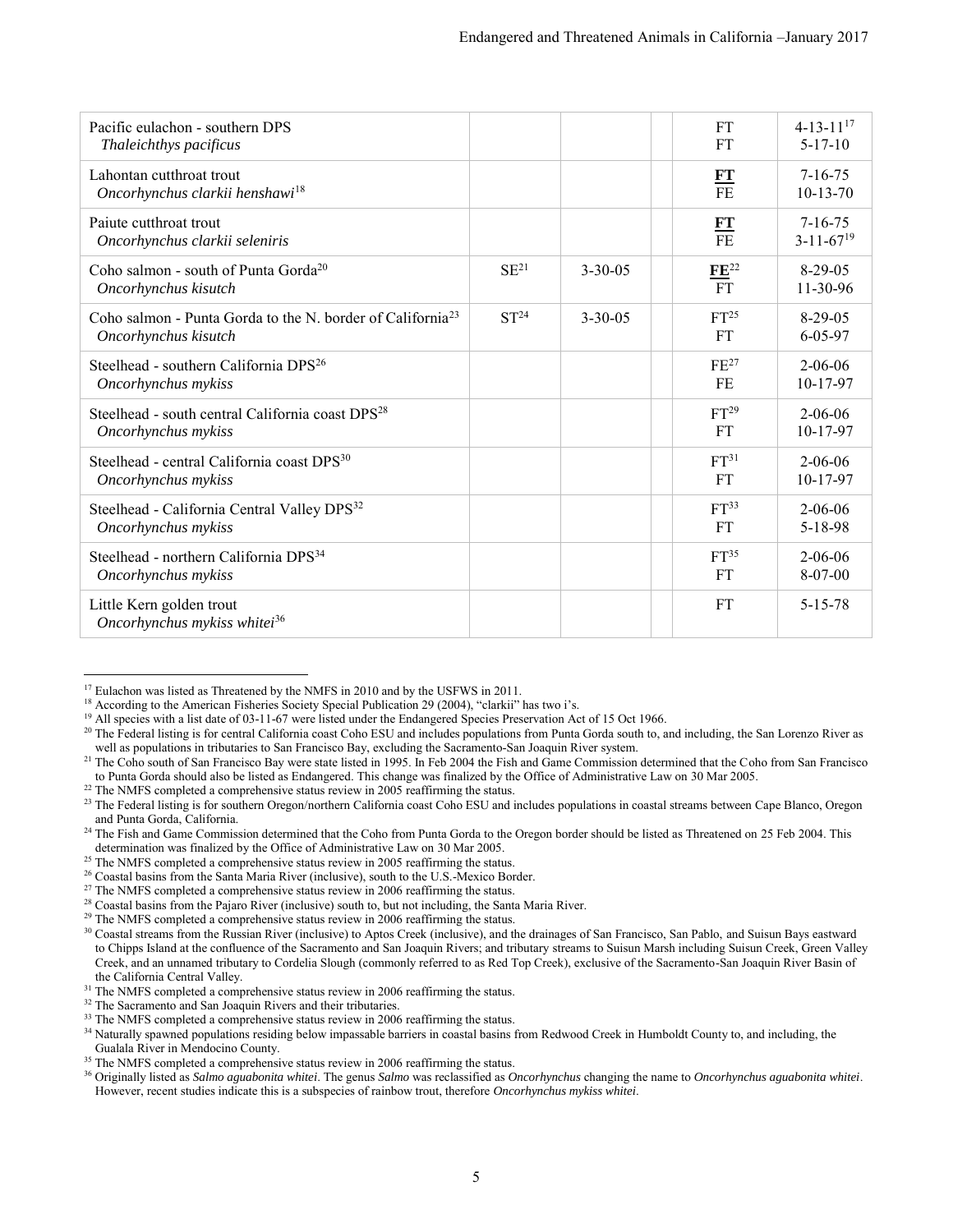| Chinook salmon - winter-run <sup>37</sup><br>Oncorhynchus tshawytscha             | <b>SE</b>                    | $9 - 22 - 89$         | $FE^{38}$<br>FE<br>FE  | $8-29-05$<br>$2 - 03 - 94$<br>11-30-90 |
|-----------------------------------------------------------------------------------|------------------------------|-----------------------|------------------------|----------------------------------------|
| Chinook salmon - California coastal ESU <sup>39</sup><br>Oncorhynchus tshawytscha |                              |                       | $FT^{40}$<br><b>FT</b> | $8-29-05$<br>11-15-99                  |
| Chinook salmon - spring-run <sup>41</sup><br>Oncorhynchus tshawytscha             | <b>ST</b>                    | 2-05-99               | FT <sup>42</sup><br>FT | $8-29-05$<br>11-15-99                  |
| Bull trout <sup>43</sup><br>Salvelinus confluentus                                | <b>SE</b>                    | $10 - 02 - 80$        | <b>FT</b>              | 12-01-99                               |
| Desert pupfish<br>Cyprinodon macularius                                           | <b>SE</b>                    | $10-02-80$            | FE                     | $4 - 30 - 86$                          |
| Tecopa pupfish (Extinct)<br>Cyprinodon nevadensis calidae                         | <b>Delisted</b><br><b>SE</b> | 1987<br>$6 - 27 - 71$ | <b>Delisted</b><br>FE  | $2 - 16 - 82$<br>$10-13-70$            |
| Owens pupfish<br>Cyprinodon radiosus                                              | <b>SE</b>                    | $6 - 27 - 71$         | FE                     | $3 - 11 - 67$                          |
| Cottonball Marsh pupfish<br>Cyprinodon salinus milleri                            | <b>ST</b>                    | $1 - 10 - 74$         |                        |                                        |
| Unarmored threespine stickleback<br>Gasterosteus aculeatus williamsoni            | <b>SE</b>                    | $6 - 27 - 71$         | FE                     | $10-13-70$                             |
| Rough sculpin<br>Cottus asperrimus                                                | <b>ST</b>                    | $1 - 10 - 74$         |                        |                                        |
| Tidewater goby<br>Eucyclogobius newberryi                                         |                              |                       | FE <sup>44</sup>       | 3-07-94                                |
| <b>AMPHIBIANS</b>                                                                 |                              |                       |                        |                                        |
| California tiger salamander <sup>45</sup><br>Ambystoma californiense              | <b>ST</b>                    | $8-19-10$             | (FE)<br>(FT)           |                                        |
| California tiger salamander - central California DPS<br>Ambystoma californiense   | (ST)                         |                       | FT <sup>46</sup>       | $9 - 03 - 04$                          |
| California tiger salamander - Santa Barbara County DPS<br>Ambystoma californiense | (ST)                         |                       | $FE^{46}$              | $9 - 15 - 00$                          |

<span id="page-5-1"></span><span id="page-5-0"></span> $37$  The federal designation is for Chinook salmon - Sacramento River winter-run ESU and described as winter-run populations in the Sacramento River and its tributaries in California.

<sup>&</sup>lt;sup>38</sup> The NMFS completed a comprehensive status review in 2005 reaffirming the status.

<sup>&</sup>lt;sup>39</sup> Rivers and streams south of the Klamath River to the Russian River.

<sup>40</sup> The NMFS completed a comprehensive status review in 2005 reaffirming the status.

<sup>41</sup> The State listing is for "Spring-run chinook salmon (*Oncorhynchus tshawytscha*) of the Sacramento River drainage." The Federal listing is for Central Valley spring-run Chinook ESU and includes populations of spring-run Chinook salmon in the Sacramento River and its tributaries including the Feather River.

<sup>&</sup>lt;sup>42</sup> The NMFS completed a comprehensive status review in 2005 reaffirming the status.

<sup>43</sup> Considered to be extirpated in California.

<sup>&</sup>lt;sup>44</sup> See Federal Register 79(49):14340-14362, 13 Mar 2014, for proposed down-listing determination.

<sup>45</sup> The State listing refers to the entire range of the species.

<sup>&</sup>lt;sup>46</sup> In 2004 the California tiger salamander was listed as Threatened statewide. The Santa Barbara County and Sonoma County Distinct Vertebrate Population Segments (DPS), formerly listed as Endangered, were reclassified to Threatened. On 19 Aug 2005 U.S. District court vacated the down-listing of the Sonoma and Santa Barbara populations from Endangered to Threatened. Therefore, the Sonoma & Santa Barbara populations are once again listed as Endangered.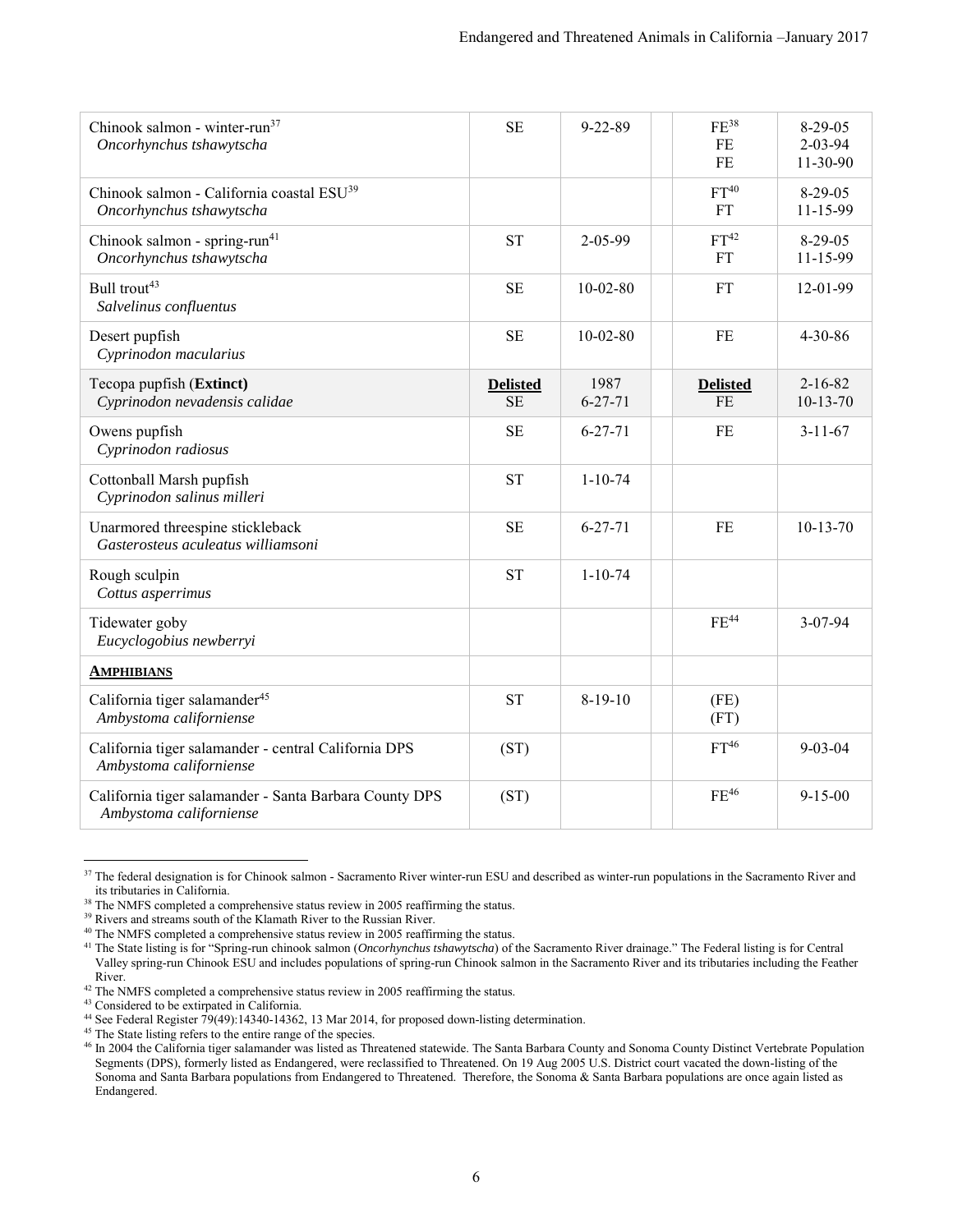| California tiger salamander - Sonoma County DPS<br>Ambystoma californiense | (ST)             |               | $FE^{46}$ | $3-19-03$     |
|----------------------------------------------------------------------------|------------------|---------------|-----------|---------------|
| Santa Cruz long-toed salamander<br>Ambystoma macrodactylum croceum         | $\rm SE$         | $6 - 27 - 71$ | FE        | $3 - 11 - 67$ |
| Siskiyou Mountains salamander <sup>47</sup><br>Plethodon stormi            | ST <sup>48</sup> | $6 - 27 - 71$ |           |               |
| Scott Bar salamander<br>Plethodon asupak                                   | $ST^{49}$        | $6 - 27 - 71$ |           |               |
| Tehachapi slender salamander<br>Batrachoseps stebbinsi                     | <b>ST</b>        | $6 - 27 - 71$ |           |               |
| Kern Canyon slender salamander<br><b>Batrachoseps</b> simatus              | <b>ST</b>        | $6 - 27 - 71$ |           |               |
| Desert slender salamander<br>Batrachoseps major aridus <sup>50</sup>       | <b>SE</b>        | $6 - 27 - 71$ | <b>FE</b> | $6 - 04 - 73$ |
| Shasta salamander<br>Hydromantes shastae                                   | <b>ST</b>        | $6 - 27 - 71$ |           |               |
| Limestone salamander<br>Hydromantes brunus                                 | <b>ST</b>        | $6 - 27 - 71$ |           |               |
| <b>Black</b> toad<br>Anaxyrus exsul <sup>51</sup>                          | <b>ST</b>        | $6 - 27 - 71$ |           |               |
| Arroyo toad<br>Anaxyrus californicus <sup>52</sup>                         |                  |               | FE        | $1 - 17 - 95$ |
| Yosemite toad<br>Anaxyrus canorus                                          |                  |               | FT        | $6 - 30 - 14$ |
| California red-legged frog<br>Rana draytonii <sup>53</sup>                 |                  |               | <b>FT</b> | $6 - 24 - 96$ |
| Oregon spotted frog<br>Rana pretiosa                                       |                  |               | FT        | $9 - 29 - 14$ |
| Southern mountain yellow-legged frog <sup>54</sup><br>Rana muscosa         | <b>SE</b>        | $4 - 01 - 13$ | (FE)      |               |

 $\overline{a}$  $47$  The common name is spelled incorrectly in Title 14 of the CCR as "Siskiyou mountain salamander."

<sup>&</sup>lt;sup>48</sup> Was a State Candidate for Delisting on 30 Sep 2005. No action was taken by the FGC after the CDFW presented a Department report on 3 Nov 2006; SMS was tabled at the 3 May 2007 FGC meeting, and there was nothing to report regarding the Department's environmental documents at the 11 Oct 2007 meeting. Therefore, with respect to Fish & Game Code 2075, it is assumed that this is no longer a candidate for delisting.

<sup>&</sup>lt;sup>49</sup> As recognized by the FGC, the Scott Bar salamander is currently protected under the CESA as a sub-population of the Siskiyou Mountains salamander (*Plethodon stormi*) (Calif. Regulatory Notice Register, No. 21-Z, p. 916, 25 May 2007).

<sup>50</sup> Listed by the State of California as *Batrachoseps aridus* and originally listed by the USFWS as *B. aridus*. USFWS 5-year review refers to *B. major aridus*.

<sup>51</sup> Listed by the State of California as *Bufo exsul.*

<sup>&</sup>lt;sup>52</sup> At the time of listing, arroyo toad was known as *Bufo microscaphus californicus*, a subspecies of southwestern toad. In 2001, it was determined to be its own species, *Bufo californicus*. Since then, many species in the genus *Bufo* were changed to the genus *Anaxyrus*, and now arroyo toad is known as *Anaxyrus californicus*.

<sup>53</sup> Synonymous with *Rana aurora draytonii.* 

<sup>&</sup>lt;sup>54</sup> Though the scientific name *Rana muscosa* is not disputed, the State uses this common name, whereas the USFWS listing refers to two distinct population segments. This species is also known by the common name Sierra Madre yellow-legged frog (Vredenburg et al. 2007).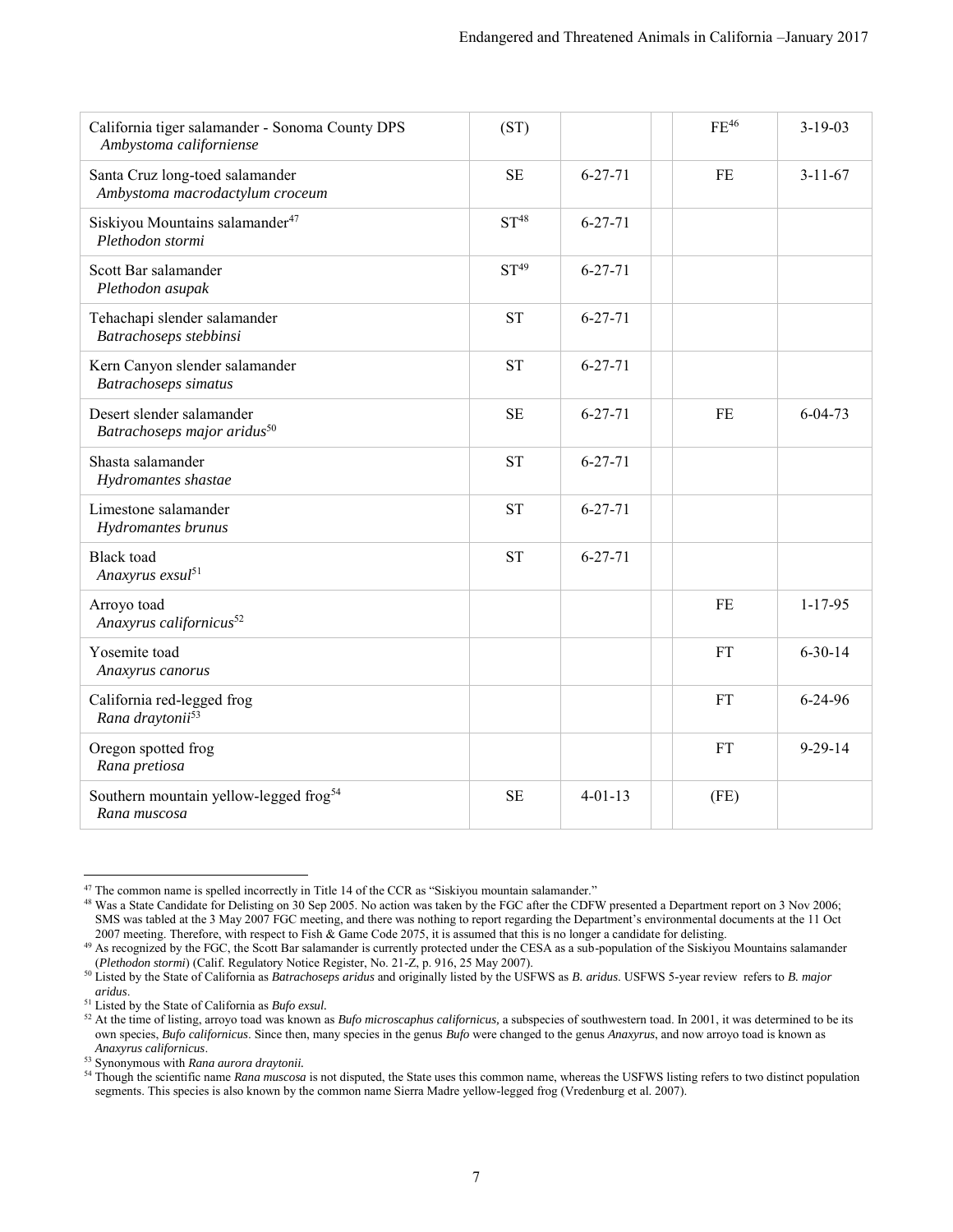<span id="page-7-0"></span>

| Mountain yellow-legged frog - southern California DPS <sup>55</sup><br>Rana muscosa | (SE)      |                | FE                            | $8 - 01 - 02$                   |
|-------------------------------------------------------------------------------------|-----------|----------------|-------------------------------|---------------------------------|
| Mountain yellow-legged frog - northern California DPS <sup>56</sup><br>Rana muscosa | (SE)      |                | FE                            | $6 - 30 - 14$                   |
| Sierra Nevada yellow-legged frog<br>Rana sierrae                                    | <b>ST</b> | $4 - 01 - 13$  | FE                            | $6 - 30 - 14$                   |
| <b>REPTILES</b>                                                                     |           |                |                               |                                 |
| Desert tortoise<br>Gopherus agassizii                                               | <b>ST</b> | $8 - 03 - 89$  | FT                            | $4 - 02 - 90$                   |
| Green sea turtle <sup>57</sup><br>Chelonia mydas                                    |           |                | $\frac{FT}{FE}$               | $7 - 28 - 78$<br>$10 - 13 - 70$ |
| Loggerhead sea turtle - North Pacific DPS <sup>58</sup><br>Caretta caretta          |           |                | $\frac{FE}{FT}$               | $10 - 24 - 11$<br>$7 - 28 - 78$ |
| Olive (=Pacific) ridley sea turtle<br>Lepidochelys olivacea                         |           |                | FT                            | $7 - 28 - 78$                   |
| Leatherback sea turtle<br>Dermochelys coriacea                                      |           |                | FE                            | $6 - 02 - 70$                   |
| Barefoot banded gecko <sup>59</sup><br>Coleonyx switaki                             | <b>ST</b> | $10 - 02 - 80$ |                               |                                 |
| Coachella Valley fringe-toed lizard<br>Uma inornata                                 | <b>SE</b> | $10-02-80$     | <b>FT</b>                     | $10 - 27 - 80$                  |
| Blunt-nosed leopard lizard<br>Gambelia silus <sup>60</sup>                          | <b>SE</b> | $6 - 27 - 71$  | FE                            | $3 - 11 - 67$                   |
| Flat-tailed horned lizard<br>Phrynosoma mcallii                                     | <b>SC</b> | 2-12-2015      |                               |                                 |
| Island night lizard (Recovered)<br>Xantusia riversiana                              |           |                | <b>Delisted</b><br>${\bf FT}$ | $5 - 1 - 14$<br>$8 - 11 - 77$   |
| Southern rubber boa<br>Charina bottae umbratica <sup>61</sup>                       | <b>ST</b> | $6 - 27 - 71$  |                               |                                 |
| Alameda whipsnake<br>Masticophis lateralis euryxanthus <sup>62</sup>                | <b>ST</b> | $6 - 27 - 71$  | <b>FT</b>                     | 12-05-97                        |
| San Francisco garter snake<br>Thamnophis sirtalis tetrataenia                       | <b>SE</b> | $6 - 27 - 71$  | FE                            | $3 - 11 - 67$                   |

 $\overline{a}$ <sup>55</sup> San Gabriel, San Jacinto, and San Bernardino Mountains only.

<sup>&</sup>lt;sup>56</sup> North of the Tehachapi Mountains from the Monarch Divide to portions of the Kern River drainage.

<sup>57</sup> Current nomenclature: green turtle.

<sup>&</sup>lt;sup>58</sup> The 1978 listing was for the worldwide range of the species. The 24 Oct 2011 final rule is for the North Pacific DPS (north of the equator  $\&$  south of 60 degrees north latitude).

<sup>59</sup> Current nomenclature: Barefoot gecko.

<sup>60</sup> Current taxonomy: *Gambelia sila*. Originally listed under the ESA as *Crotaphytus wislizenii silus*.

<sup>61</sup> Current taxonomy: *Charina umbratica.*

<sup>62</sup> Synonymous with *Coluber lateralis euryxanthus.*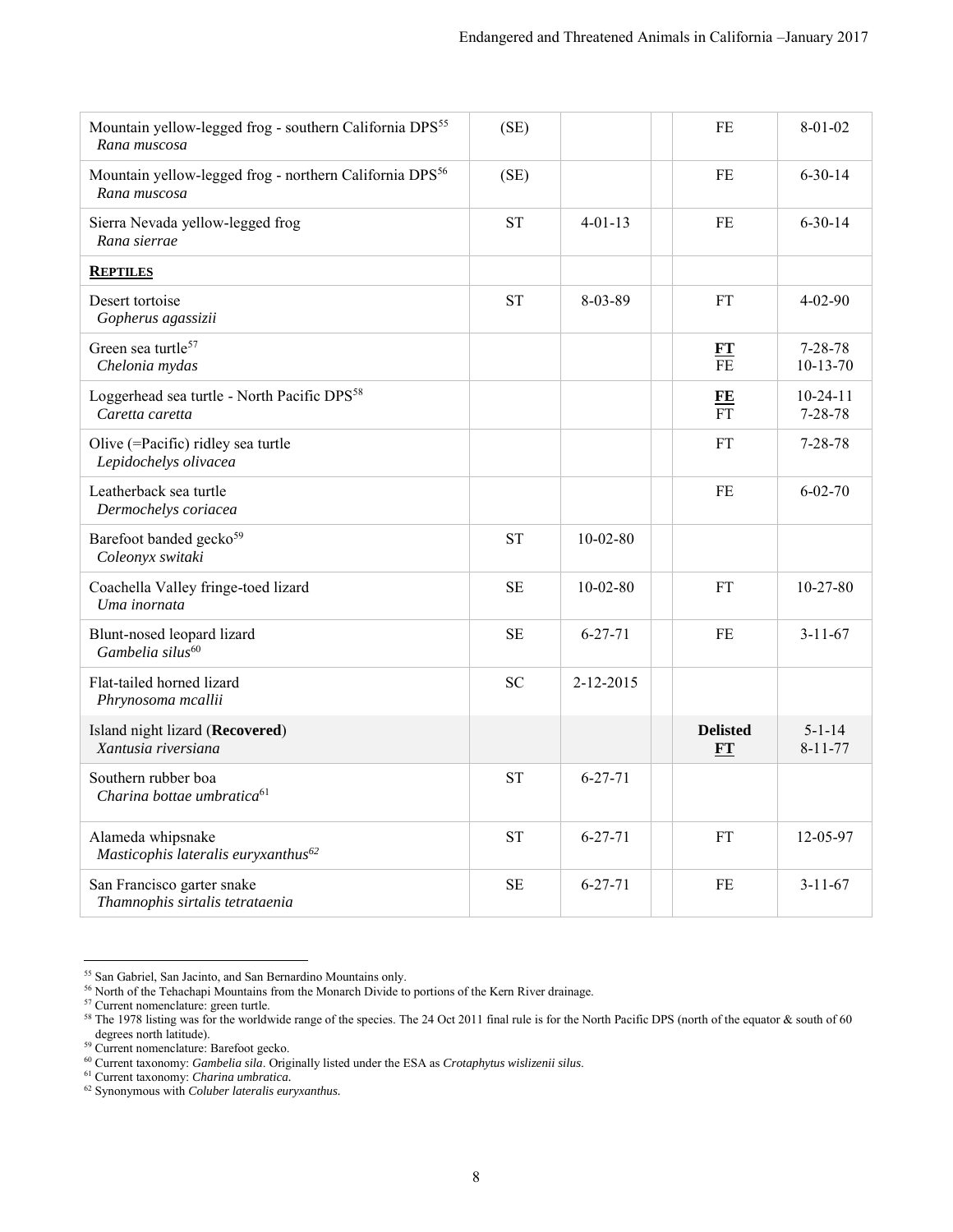<span id="page-8-0"></span>

| Giant garter snake<br>Thamnophis gigas <sup>63</sup>                                          | <b>ST</b>                    | $6 - 27 - 71$                  | <b>FT</b>                                             | $11 - 19 - 93$                                       |
|-----------------------------------------------------------------------------------------------|------------------------------|--------------------------------|-------------------------------------------------------|------------------------------------------------------|
| <b>BIRDS</b>                                                                                  |                              |                                |                                                       |                                                      |
| Short-tailed albatross<br>Phoebastria albatrus <sup>64</sup>                                  |                              |                                | FE<br><b>FE</b>                                       | $8-30-00^{65}$<br>$6 - 02 - 70$                      |
| California brown pelican <sup>66</sup> (Recovered)<br>Pelecanus occidentalis californicus     | <b>Delisted</b><br><b>SE</b> | $6 - 03 - 09$<br>$6 - 27 - 71$ | <b>Delisted</b><br><b>FE</b>                          | 12-17-09<br>$2 - 20 - 08$<br>$10 - 13 - 70$          |
| Cackling (= Aleutian Canada) goose (Recovered)<br>Branta hutchinsii leucopareia <sup>67</sup> |                              |                                | <b>Delisted</b><br>FT<br><b>FE</b>                    | $3 - 20 - 01$<br>$1 - 11 - 91$<br>$3 - 11 - 67$      |
| California condor<br>Gymnogyps californianus                                                  | <b>SE</b>                    | $6 - 27 - 71$                  | <b>FE</b>                                             | $3 - 11 - 67$                                        |
| Bald eagle<br>Haliaeetus leucocephalus                                                        | $SE$ (rev)<br>SE             | $10-02-80$<br>$6 - 27 - 71$    | Delisted <sup>68</sup><br><b>FT</b><br>FE (rev)<br>FE | 8-08-07<br>8-11-95<br>$3 - 16 - 78$<br>$3 - 11 - 67$ |
| Swainson's hawk<br>Buteo swainsoni                                                            | <b>ST</b>                    | $4 - 17 - 83$                  |                                                       |                                                      |
| American peregrine falcon (Recovered)<br>Falco peregrinus anatum                              | <b>Delisted</b><br><b>SE</b> | $11-04-09$<br>$6 - 27 - 71$    | <b>Delisted</b><br>F <sub>E</sub>                     | 8-25-99<br>$6 - 02 - 70$                             |
| Arctic peregrine falcon (Recovered)<br>Falco peregrinus tundrius                              |                              |                                | <b>Delisted</b><br><b>FT</b><br>FE                    | 10-05-94<br>4-19-84<br>$6 - 02 - 70$                 |
| California black rail<br>Laterallus jamaicensis coturniculus                                  | <b>ST</b>                    | $6 - 27 - 71$                  |                                                       |                                                      |
| California clapper rail<br>Rallus longirostris obsoletus                                      | <b>SE</b>                    | $6 - 27 - 71$                  | FE                                                    | $10-13-70$                                           |
| Light-footed clapper rail<br>Rallus longirostris levipes                                      | <b>SE</b>                    | $6 - 27 - 71$                  | FE                                                    | $10-13-70$                                           |
| Yuma clapper rail<br>Rallus longirostris yumanensis                                           | $rac{\text{ST}}{\text{SE}}$  | $2 - 22 - 78$<br>$6 - 27 - 71$ | <b>FE</b>                                             | $3 - 11 - 67$                                        |
| Greater sandhill crane<br>Grus canadensis tabida                                              | <b>ST</b>                    | $4 - 17 - 83$                  |                                                       |                                                      |

 $\overline{a}$ <sup>63</sup> Listed by State of California as *Thamnophis couchi gigas*.

<sup>64</sup> Synonymous with *Diomedea albatrus.*

<sup>&</sup>lt;sup>65</sup> Listed as Endangered in one of the original species lists, but "due to an inadvertent oversight" when the 1973 ESA repealed the 1969 Act, short-tailed albatross was effectively delisted. Proposed listing to fix this error in 1980, with final rule in 2000.

<sup>66</sup> Federal nomenclature: Brown pelican (*Pelecanus occidentalis*).

<sup>67</sup> At time of federal listing, known as *Branta canadensis leucopareia*.

<sup>&</sup>lt;sup>68</sup> The Post-delisting Monitoring Plan will monitor the status of the bald eagle over a 20 year period with sampling events held once every 5 years.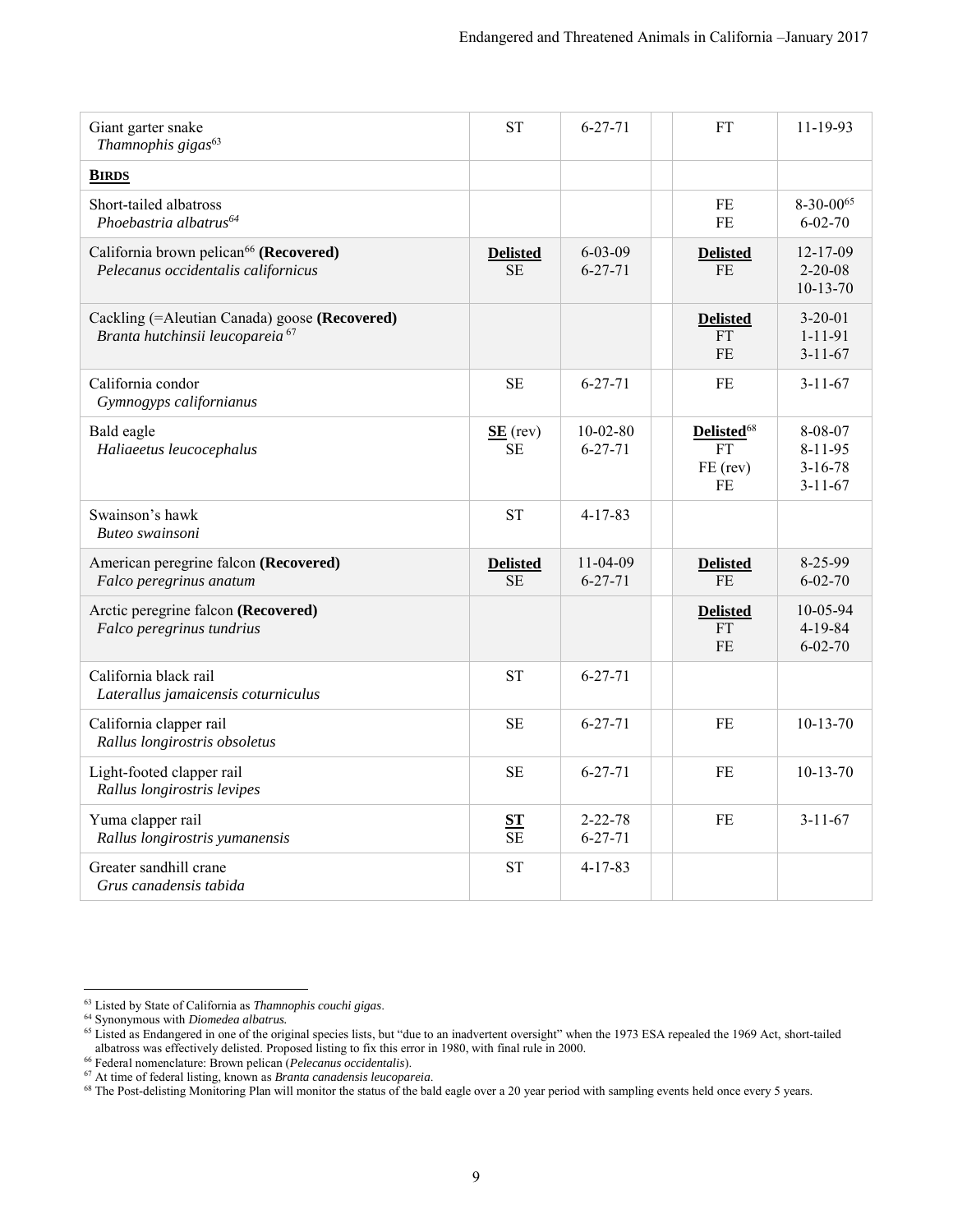| Western snowy plover<br>Charadrius nivosus nivosus <sup>69</sup>                     |                                   |                                | FT <sup>70</sup> | $4 - 05 - 93$ |
|--------------------------------------------------------------------------------------|-----------------------------------|--------------------------------|------------------|---------------|
| California least tern<br>Sternula antillarum browni <sup>71</sup>                    | <b>SE</b>                         | $6 - 27 - 71$                  | <b>FE</b>        | $6 - 02 - 70$ |
| Marbled murrelet<br>Brachyramphus marmoratus                                         | <b>SE</b>                         | $3 - 12 - 92$                  | <b>FT</b>        | 9-28-92       |
| Scripps's murrelet (=Xantus's murrelet)<br>Synthliboramphus scrippsi <sup>72</sup>   | <b>ST</b>                         | $12 - 22 - 04$                 |                  |               |
| Guadalupe murrelet (=Xantus's murrelet)<br>Synthliboramphus hypoleucus <sup>73</sup> | <b>ST</b>                         | $12 - 22 - 04$                 |                  |               |
| Western yellow-billed cuckoo <sup>74</sup><br>Coccyzus americanus occidentalis       | $S_{E}$<br>$\overline{\text{ST}}$ | $3 - 26 - 88$<br>$6 - 27 - 71$ | <b>FT</b>        | 11-3-2014     |
| Elf owl<br>Micrathene whitneyi                                                       | <b>SE</b>                         | $10-02-80$                     |                  |               |
| Northern spotted owl<br>Strix occidentalis caurina                                   | ST <sup>75</sup>                  | $08-25-16$                     | <b>FT</b>        | $7 - 23 - 90$ |
| Great gray owl<br>Strix nebulosa                                                     | <b>SE</b>                         | $10 - 02 - 80$                 |                  |               |
| Gila woodpecker<br>Melanerpes uropygialis                                            | <b>SE</b>                         | $3 - 17 - 88$                  |                  |               |
| Gilded (=Gilded northern) flicker<br>Colaptes chrysoides <sup>76</sup>               | <b>SE</b>                         | $3 - 17 - 88$                  |                  |               |
| Willow flycatcher<br>Empidonax traillii                                              | SE <sup>77</sup>                  | $1 - 02 - 91$                  |                  |               |
| Southwestern willow flycatcher<br>Empidonax traillii extimus                         | (SE)                              |                                | FE               | 3-29-95       |
| <b>Bank</b> swallow<br>Riparia riparia                                               | <b>ST</b>                         | $6 - 11 - 89$                  |                  |               |
| Coastal California gnatcatcher<br>Polioptila californica californica                 |                                   |                                | <b>FT</b>        | $3 - 30 - 93$ |
| San Clemente loggerhead shrike<br>Lanius ludovicianus mearnsi                        |                                   |                                | FE               | $9 - 12 - 77$ |

<sup>69</sup> Synonymous with *Charadrius alexandrinus nivosus.*

<sup>&</sup>lt;sup>70</sup> Federal status applies only to the Pacific coastal population.

<sup>71</sup> Listed by the State of California and federal government as *Sterna antillarum browni.* 

<sup>72</sup> At the time of listing, this species was known as the Xantus's Murrelet (*Synthliboramphus hypoleucus,* with California breeding populations ascribed to *Synthliboramphus hypoleucus* subsp. *scrippsi*).

<sup>73</sup> At the time of listing, this species was known as the Xantus's Murrelet (*Synthliboramphus hypoleucus,* with breeding populations from Baja California ascribed to *Synthliboramphus hypoleucus* subsp. *hypoleucus*).

<sup>74</sup> Listing is for the western DPS of *Coccyzus americanus.*

<sup>75</sup> On August 25, 2016 the FGC voted to list the Northern spotted owl as threatened. Notice of Findings and Final Effective Date pending.

<sup>76</sup> Listed by the State of California as *Colaptes auratus chrysoides*.

<sup>77</sup> State listing includes all subspecies.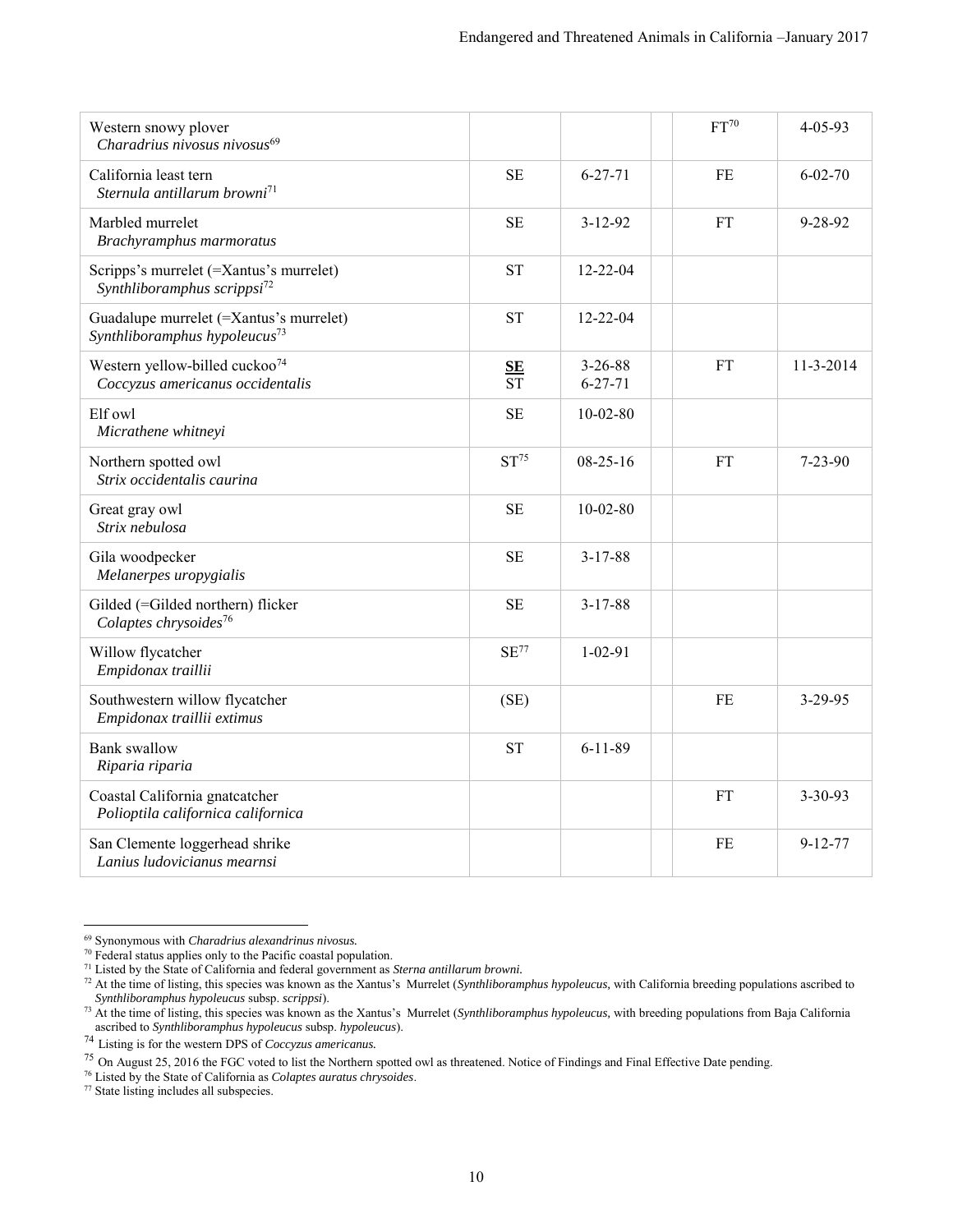<span id="page-10-0"></span>

| Arizona Bell's vireo<br>Vireo bellii arizonae                                  | <b>SE</b>                   | $3-17-88$                   |                              |                             |
|--------------------------------------------------------------------------------|-----------------------------|-----------------------------|------------------------------|-----------------------------|
| Least Bell's vireo<br>Vireo bellii pusillus                                    | <b>SE</b>                   | $10-02-80$                  | FE                           | $6 - 02 - 86$               |
| Inyo California towhee<br>Melozone crissalis eremophilus <sup>78</sup>         | <b>SE</b>                   | $10 - 02 - 80$              | <b>FPD</b><br>FT             | 11-04-2013<br>$9 - 02 - 87$ |
| San Clemente sage sparrow<br>Artemisiospiza belli clementeae <sup>79</sup>     |                             |                             | <b>FT</b>                    | $9 - 12 - 77$               |
| Belding's savannah sparrow<br>Passerculus sandwichensis beldingi <sup>80</sup> | <b>SE</b>                   | $1 - 10 - 74$               |                              |                             |
| Santa Barbara song sparrow (Extinct)<br>Melospiza melodia graminea             |                             |                             | <b>Delisted</b><br><b>FE</b> | $10-12-83$<br>$6 - 04 - 73$ |
| Tricolored blackbird<br>Agelaius tricolor                                      | <b>SC</b>                   | $12 - 10 - 1581$            |                              |                             |
| <b>MAMMALS</b>                                                                 |                             |                             |                              |                             |
| Point Arena mountain beaver<br>Aplodontia rufa nigra                           |                             |                             | FE                           | 12-12-91                    |
| Nelson's (=San Joaquin antelope) antelope squirrel<br>Ammospermophilus nelsoni | <b>ST</b>                   | $10 - 02 - 80$              |                              |                             |
| Mohave ground squirrel<br>Xerospermophilus mohavensis <sup>82</sup>            | <b>ST</b>                   | $6 - 27 - 71$               |                              |                             |
| Morro Bay kangaroo rat<br>Dipodomys heermanni morroensis                       | <b>SE</b>                   | $6 - 27 - 71$               | FE                           | $10-13-70$                  |
| Giant kangaroo rat<br>Dipodomys ingens                                         | <b>SE</b>                   | $10 - 02 - 80$              | FE                           | $1 - 05 - 87$               |
| San Bernardino kangaroo rat <sup>83</sup><br>Dipodomys merriami parvus         |                             |                             | FE                           | $9 - 24 - 98$               |
| Tipton kangaroo rat<br>Dipodomys nitratoides nitratoides                       | <b>SE</b>                   | $6 - 11 - 89$               | FE                           | 8-08-88                     |
| Fresno kangaroo rat<br>Dipodomys nitratoides exilis                            | $rac{\text{SE}}{\text{ST}}$ | $10-02-80$<br>$6 - 27 - 71$ | FE                           | $3 - 01 - 85$               |
| Stephens' kangaroo rat<br>Dipodomys stephensi                                  | <b>ST</b>                   | $6 - 27 - 71$               | FE                           | $10-31-88$                  |
| Pacific pocket mouse<br>Perognathus longimembris pacificus                     |                             |                             | FE                           | 9-26-94                     |
| Amargosa vole<br>Microtus californicus scirpensis                              | <b>SE</b>                   | $10-02-80$                  | FE                           | 12-17-84                    |

<sup>78</sup> Listed by the State of California and federal government as *Pipilo crissalis eremophilus.* 

<sup>80</sup> Listed by the State of California as *Passerculus sandwichensis beldingii*

<sup>79</sup> Federal nomenclature at time of listing: *Amphispiza belli clementeae*.

<sup>&</sup>lt;sup>81</sup> FGC voted to advance to candidacy December 10, 2015. Notice date pending.

<sup>82</sup> Listed by the State of California as *Spermophilus mohavensis.*

<sup>83</sup> Federal nomenclature: San Bernardino Merriam's kangaroo rat.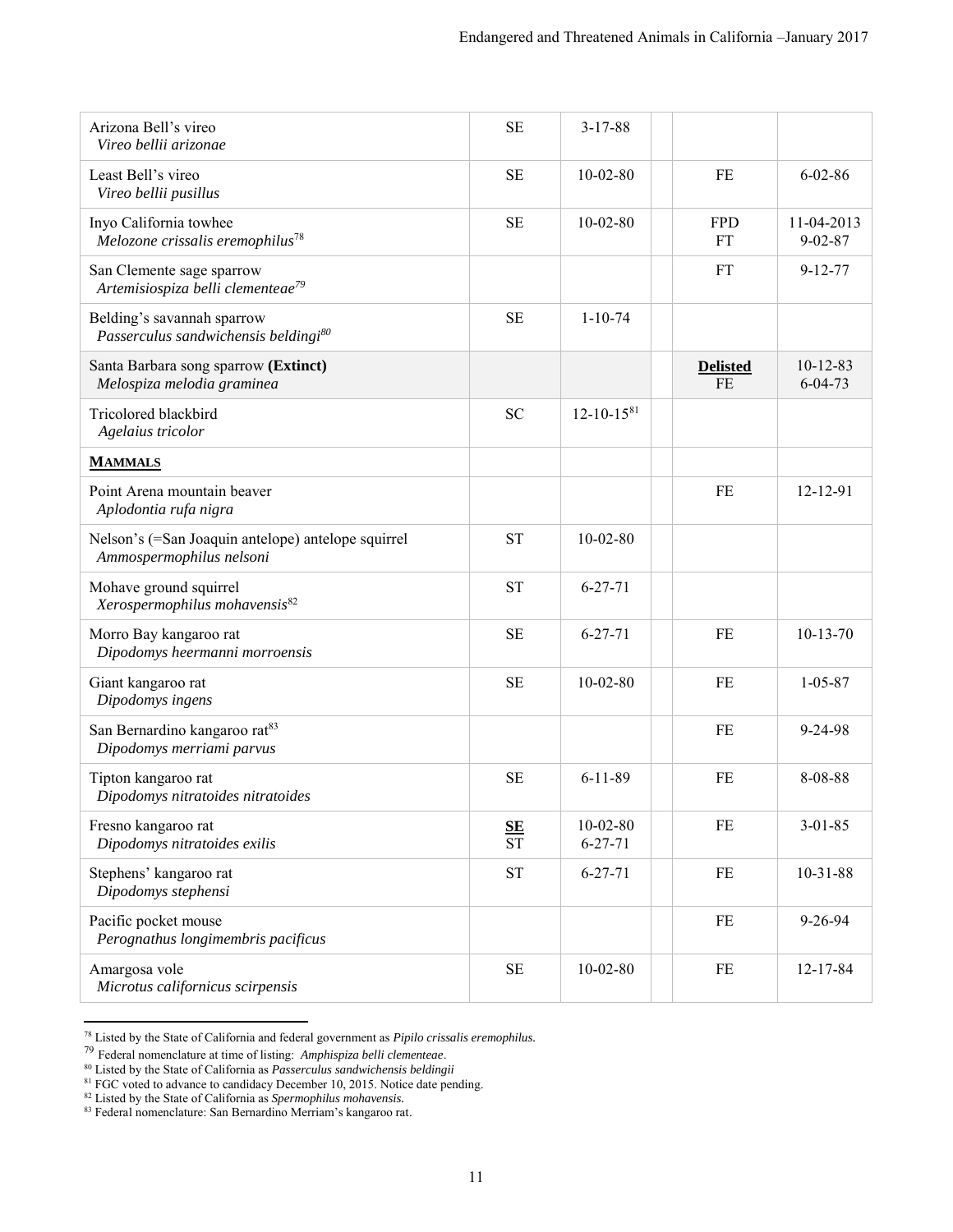| Riparian woodrat<br>Neotoma fuscipes riparia                     |                  |                | FE                                  | $3 - 24 - 00$                   |
|------------------------------------------------------------------|------------------|----------------|-------------------------------------|---------------------------------|
| Salt-marsh harvest mouse<br>Reithrodontomys raviventris          | <b>SE</b>        | $6 - 27 - 71$  | FE                                  | $10-13-70$                      |
| Riparian brush rabbit<br>Sylvilagus bachmani riparius            | <b>SE</b>        | 5-29-94        | FE                                  | $3 - 24 - 00$                   |
| Buena Vista Lake ornate shrew<br>Sorex ornatus relictus          |                  |                | FE                                  | $4 - 05 - 02$                   |
| Lesser long-nosed bat<br>Leptonycteris yerbabuenae               |                  |                | FE                                  | $10-31-88$                      |
| Gray wolf<br>Canis lupus                                         | <b>SE</b>        | $01 - 01 - 17$ | <b>FPD</b><br>FE                    | $6 - 13 - 13$<br>$4 - 10 - 78$  |
| Island fox<br>Urocyon littoralis                                 | ST <sup>84</sup> | $6 - 27 - 71$  | (FE)                                |                                 |
| San Miguel Island Fox<br>Urocyon littoralis littoralis           | (ST)             |                | <b>Delisted</b><br>FE               | $9 - 12 - 16$<br>$4 - 05 - 04$  |
| Santa Catalina Island Fox<br>Urocyon littoralis catalinae        | (ST)             |                | $\frac{FT}{FE}$                     | $9 - 12 - 16$<br>$4 - 05 - 04$  |
| Santa Cruz Island Fox<br>Urocyon littoralis santacruzae          | (ST)             |                | <b>Delisted</b><br>FE               | $2 - 16 - 16$<br>$4 - 05 - 04$  |
| Santa Rosa Island Fox<br>Urocyon littoralis santarosae           | (ST)             |                | <b>Delisted</b><br>FE               | $2 - 16 - 16$<br>$4 - 05 - 04$  |
| San Joaquin kit fox<br>Vulpes macrotis mutica                    | <b>ST</b>        | $6 - 27 - 71$  | FE                                  | $3 - 11 - 67$                   |
| Sierra Nevada red fox<br>Vulpes vulpes necator                   | <b>ST</b>        | $10 - 02 - 80$ |                                     |                                 |
| Guadalupe fur seal<br>Arctocephalus townsendi                    | <b>ST</b>        | $6 - 27 - 71$  | $\frac{FT}{FE}$                     | $1 - 15 - 86$<br>$3 - 11 - 67$  |
| Steller sea lion - Eastern DPS (Recovered)<br>Eumetopias jubatus |                  |                | Delisted <sup>85</sup><br><b>FT</b> | $12 - 4 - 13$<br>$6 - 4 - 9786$ |
| Southern sea otter<br>Enhydra lutris nereis                      |                  |                | <b>FT</b>                           | $1 - 14 - 77$                   |
| North American wolverine<br>Gulo gulo luscus <sup>87</sup>       | <b>ST</b>        | $6 - 27 - 71$  | FPT <sup>88</sup>                   | $2 - 04 - 13^{89}$              |

 $\overline{a}$ <sup>84</sup> State listing includes all 6 subspecies on all 6 islands. Federal listing is for only 4 subspecies on 4 islands.

85 Delisted by NMFS.

<sup>88</sup> Federal proposed listing is for the distinct population segment of the North American wolverine (*Gulo gulo luscus*) occurring in the contiguous U.S.

<sup>89</sup> Date refers to the original date proposed for listing. A USFWS ruling withdrawing the proposed listing on 8-13-2014 was ordered to be revisited under a US District Court Ruling on 4-4-16.

<sup>&</sup>lt;sup>86</sup> The NMFS reclassified Steller sea lion as two distinct population segments: western DPS west of 144 degrees longitude (Endangered), and eastern DPS east of 144 degrees longitude (Threatened).

<sup>87</sup> Listed by the State of California as *Gulo gulo*.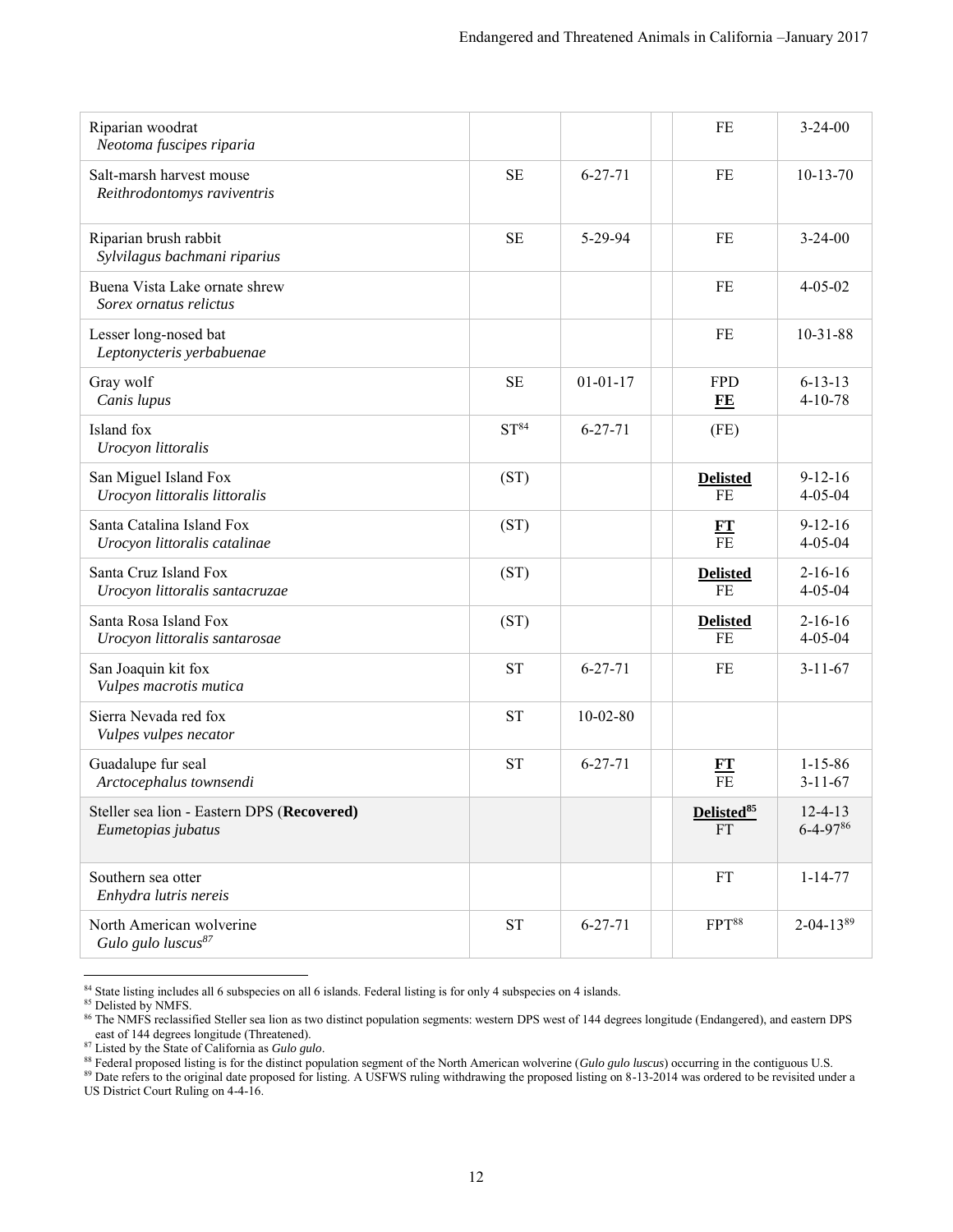| Humboldt (=Coastal) Marten<br>Martes caurina humboldtensis                                | <b>SC</b>                            | $2 - 16 - 2016$                |                                     |                                 |
|-------------------------------------------------------------------------------------------|--------------------------------------|--------------------------------|-------------------------------------|---------------------------------|
| Pacific fisher <sup>90</sup><br>Pekania [=Martes] pennant (Southern Sierra Nevada<br>ESU) | ST <sup>91</sup>                     | $4 - 20 - 2016$                |                                     |                                 |
| Sierra Nevada (= California) bighorn sheep<br>Ovis canadensis sierrae <sup>92</sup>       | ${\bf SE}$<br>$\overline{\text{ST}}$ | $8 - 27 - 99$<br>$6 - 27 - 71$ | <b>FE</b>                           | $1 - 03 - 00$                   |
| Peninsular bighorn sheep DPS <sup>93</sup><br>Ovis canadensis nelsoni                     | <b>ST</b>                            | $6 - 27 - 71$                  | <b>FE</b>                           | $3 - 18 - 98$                   |
| North Pacific right whale<br>Eubalaena japonica <sup>94</sup>                             |                                      |                                | $FE^{95}$<br>FE                     | $4 - 07 - 08$<br>$6 - 02 - 70$  |
| Sei whale<br>Balaenoptera borealis                                                        |                                      |                                | FE                                  | $6 - 02 - 70$                   |
| Blue whale<br>Balaenoptera musculus                                                       |                                      |                                | FE                                  | $6 - 02 - 70$                   |
| Fin whale<br>Balaenoptera physalus                                                        |                                      |                                | <b>FE</b>                           | $6 - 02 - 70$                   |
| Humpback whale – Central America DPS <sup>96</sup><br>Megaptera novaeangliae              |                                      |                                | FE<br>$\overline{FE}$               | $10-11-16$<br>$6 - 02 - 70$     |
| Humpback whale - Mexico DPS <sup>97</sup><br>Megaptera novaeangliae                       |                                      |                                | $\frac{FT}{FE}$                     | $10 - 11 - 16$<br>$6 - 02 - 70$ |
| Gray whale - Eastern North Pacific DPS (Recovered)<br>Eschrichtius robustus               |                                      |                                | Delisted <sup>98</sup><br><b>FE</b> | $6 - 16 - 94$<br>$6 - 02 - 70$  |
| Killer whale - Southern Resident DPS<br>Orcinus orca                                      |                                      |                                | FE <sup>99</sup><br>FE              | $4 - 04 - 07$<br>$2 - 16 - 06$  |
| Sperm whale<br>Physeter macrocephalus <sup>100</sup>                                      |                                      |                                | FE                                  | $6 - 02 - 70$                   |
|                                                                                           |                                      |                                |                                     |                                 |

 $\overline{a}$ 90 California candidacy is under *Martes pennanti* and common name Pacific fisher, whereas the USFWS refers to *Martes pennant* and common name fisher. USFWS candidacy refers to the West Coast DPS in California, Oregon, and Washington.

<sup>91</sup> The FGC Notice of Findings stated that the Pacific fisher southern Sierra ESU (defined as California south of the Merced River) is determined to be listed as threatened. Final date of legislation pending. .

<sup>92</sup> Listed by the State of California as Californiabigbig bighorn sheep (*Ovis canadensis californiana*).

<sup>93</sup> Listed by the State of California as *Ovis canadensis cremnobates*. The subspecies *O.c. cremnobates* has been synonymized with *O.c. nelsoni*. The desert bighorn sheep in the Peninsular Ranges, the Peninsular bighorn sheep, is now considered to be a Distinct Population Segment (DPS) of *O.c. nelsoni*. <sup>94</sup> The scientific name was clarified in the Federal Register Vol. 68, No. 69 April 10, 2003.

<sup>&</sup>lt;sup>95</sup> The NMFS completed a status review of right whales in the N. Pacific and N. Atlantic Oceans and determined the previously Endangered northern right whale (*Eubalaena* spp.) as two separate Endangered species: North Pacific right whale (*E. japonica*) and North Atlantic right whale (*E. glacialis*).

<sup>&</sup>lt;sup>96</sup> Also known as Hump-backed whale. 2016 ruling by NMFS established 14 DPS. Both the Mexico DPS and Central America DPS feed and travel off the coast of California.

<sup>&</sup>lt;sup>97</sup> Also known as Hump-backed whale. 2016 ruling by NMFS established 14 DPS. 2016 ruling by NMFS established 14 DPS. Both the Mexico DPS and Central America DPS feed and travel off the coast of California.

<sup>98</sup> The NMFS delisted the California population (Eastern North Pacific DPS), while keeping the Western North Pacific DPS as Endangered.

<sup>99</sup> The Southern Resident DPS of killer whale was listed as Endangered by the NMFS on Feb 16, 2006 and by the USFWS on Apr 4, 2007.

<sup>100</sup> Federal nomenclature at time of listing: *Physeter catodon*.